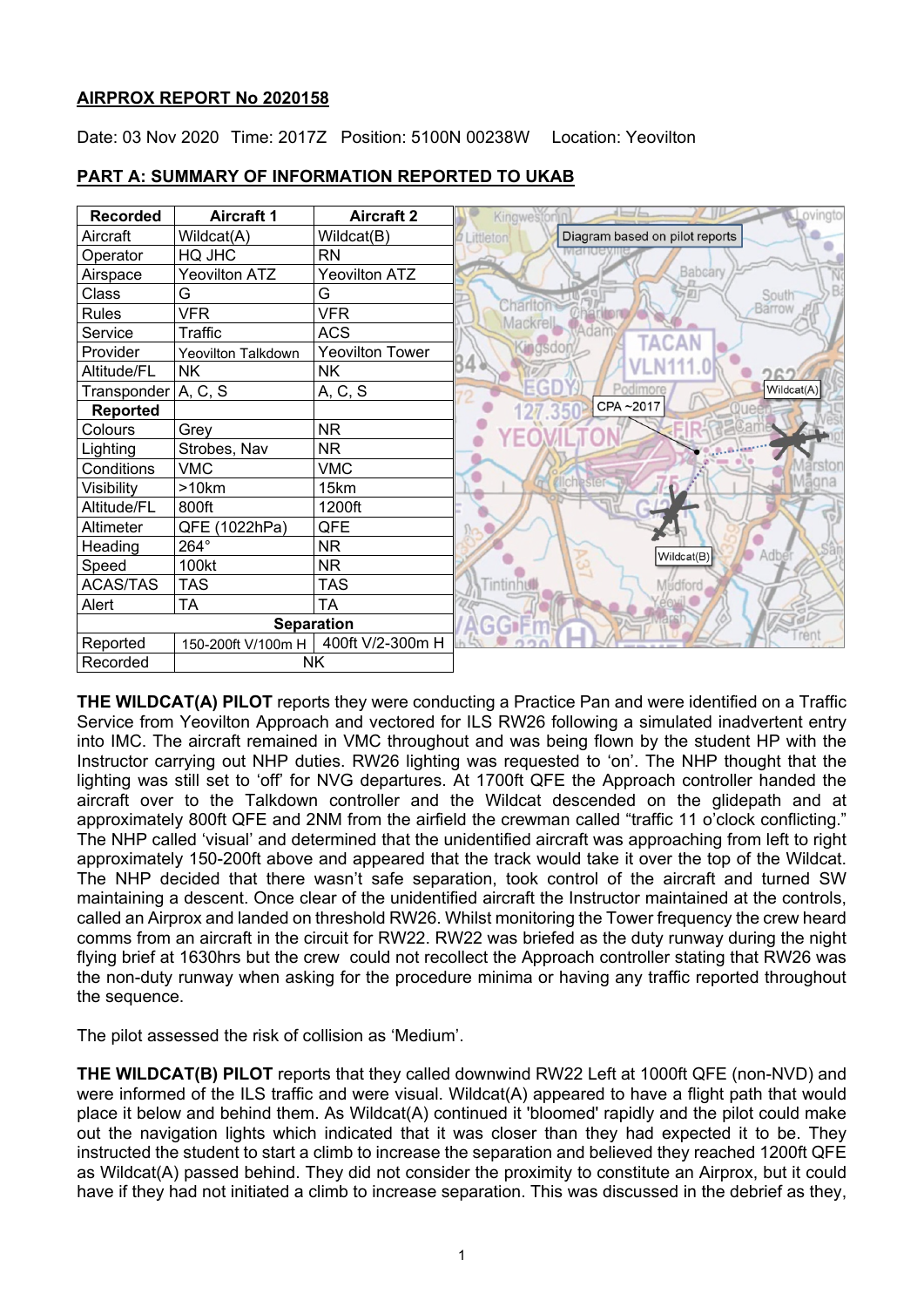(Wildcat(B)) had called 'visual' and therefore assumed primary responsibility for deconfliction, and that distance estimation by night was difficult. Clearly [Wildcat(A) C/S] was not expecting circuit traffic and was operating on a different radio channel so was not aware that they were visual and deconflicting. The pilot noted that they held Wildcat(A) on TAS throughout. The TAS alert was generated as Wildcat(A) closed to 1NM from them. As they were visual they acknowledged the TAS alert and maintained the circuit pattern. They estimated that the closest proximity of the two aircraft was 400ft vertically and 2-300m horizontally, although as Wildcat(A) passed astern and below them, they were not visual with it as it did so. Had they not climbed their aircraft, the pilot believed that the vertical separation would have been approximately 200ft. They held Wildcat(A) visual from the ATC call and it did not hold a constant bearing (collision threat) from their aircraft; it steadily moved right and down across their field of vision, therefore they considered the risk of collision to be low.

The pilot assessed the risk of collision as 'Low'.

**THE YEOVILTON TALKDOWN CONTROLLER** reports that whilst conducting the duties of Talkdown controller during the night flying period, [Wildcat(A) C/S] was vectored by the Approach controller for an ILS to the non-duty runway. RW22 was the active runway for the night flying period and one aircraft was active in the circuit to the duty runway. The Approach controller had requested the non-duty runway approach in advance and the talkdown was conducted in a standard pattern. The aircraft requested the runway lights to be switched on but due to the aircraft in the active circuit requiring the lighting on, there was a delay in changing the lighting. The aircraft was given a clearance to land on the threshold of RW26 and continued its approach. At 2.5NM a contact appeared on the talkdown tube that appeared to be the active circuit traffic. The contact although converging on the azimuth screen was height separated and never posed a direct collision threat. At approximately 1.5NM the aircraft not on their frequency began to climb to gain further separation from [Wildcat(A) C/S]. At this point [Wildcat(A) C/S] called an Airprox. The pilot stated that the Wildcat helicopter in the talkdown tube was 200ft above them. The controller acknowledged the Airprox call and the approach continued normally with the pilot calling visual with the airfield at decision height and changing frequency to the Tower controller.

The controller perceived the severity of the incident as 'Low'.

**THE YEOVILTON AERODROME CONTROLLER** reports they were the Aerodrome Controller during routine night flying operations at RNAS Yeovilton. Based on the weather forecast, the duty runway was RW22. Whilst they had no traffic on frequency, the Approach Controller had informed the DATCO that they would be vectoring an air system (Wildcat(A)) for an ILS to non-duty RW26. Shortly after, [Wildcat(B) C/S] conducted a PAR to RW22, to then join the green NATO T abeam the duty runway for further visual circuits. After two or three circuits to the T, another aircraft joined visually for the green NATO T. This prompted [Wildcat(B) C/S] to reposition for RW22 and operate standard left hand circuits to the duty runway. As this occurred, the previously prenoted ILS traffic (Wildcat(A)) had begun an ILS approach to RW26 with approximately 6NM to run (to land). The controller cleared an aircraft for takeoff from the Green T. They then cleared [Wildcat(B) C/S] for take-off from RW22. When [Wildcat(B) C/S] turned downwind for RW22 and transmitted this, the Talkdown controller called to request the runway lights be set for RW26. The controller liaised with [Wildcat(B) C/S] to determine whether or not they needed runway lights for their approach to RW22, and it was determined that they did. Meanwhile the Talkdown controller broadcast a 4 mile range call for [Wildcat(A) C/S]. At this point they informed [Wildcat(B) C/S] of the radar traffic at 4NM and confirmed they were visual with it. Shortly after they issued a clearance for [Wildcat(A) C/S] to land threshold RW26, having determined that [Wildcat(B) C/S] was clear of the RW26 approach. At this point [Wildcat(B) C/S] stated they would orbit late downwind for RW22 while the lights were switched to RW26. Not long after, one of the controllers from the radar approach room informed the DATCO that [Wildcat(A) C/S] had declared an Airprox on the Talkdown frequency. [Wildcat(A) C/S] landed safely, and was held short of RW22 for [Wildcat(B) C/S] to make their approach after the runway lights had been switched back to RW22.

The controller perceived the severity of the incident as 'Low'.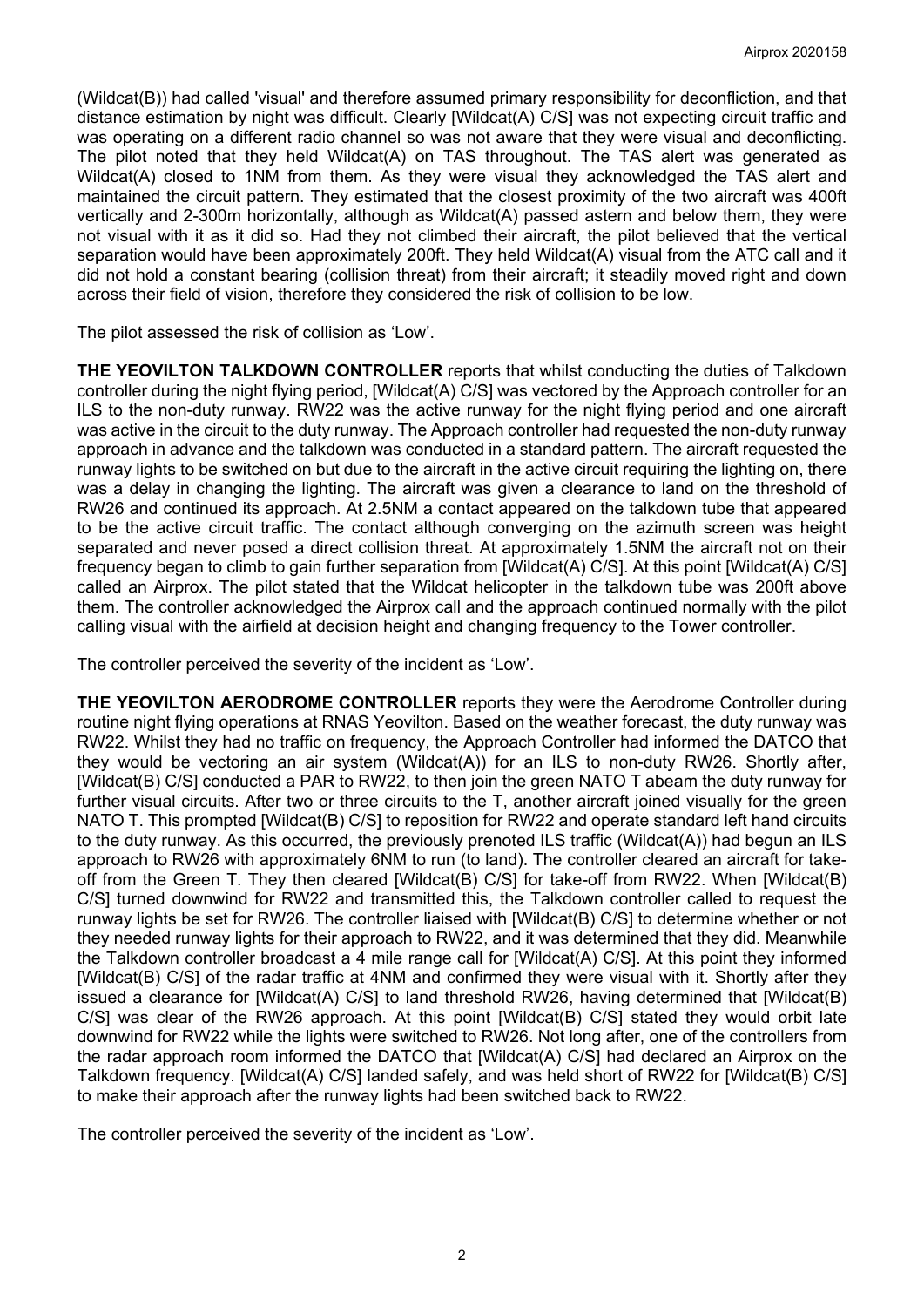**THE YEOVILTON SUPERVISOR** reports that they agreed with the narrative written by the ADC. They noted that they were unable to change the runways due to the fixed NATO T for RW22. This NATO T work would usually be conducted at RNAS Merryfield, however the aircraft using it elected to fly at RNAS Yeovilton instead. Furthermore, the runway selected earlier in the day was based on a forecast of 220° at 07 knots, however during the night flying period the wind was calm and favoured no runway in particular.

# **Factual Background**

The weather at Yeovilton was recorded as follows:

METAR EGDY 031950Z 03002KT 9999 FEW040CB 05/03 Q1024 NOSIG RMK BLU BLU=

# **Analysis and Investigation**

# **UKAB Secretariat**

The Airprox could not be seen on the NATS radars due to the aircraft being beneath the radar coverage. At Figure 1 the Wildcat(A) can be seen on the ILS to RW26, however the visual circuit traffic cannot be seen. The Wildcat fades from the NATS radars at the next radar sweep.



Figure 1: 2016:23

The Wildcat(A) and Wildcat(B) pilots shared an equal responsibility for collision avoidance and not to operate in such proximity to other aircraft as to create a collision hazard.<sup>[1](#page-2-0)</sup>

# **Occurrence Investigation**

# **Yeovilton Investigation**

The airfield opened for night flying at 1830hrs. The incident in question occurred at approximately 2000hrs. The controllers were all in the same position as they had been since 1830 and had therefore been controlling for around 1hr 30. Rotary air-systems were operating in the visual circuit to RW22. As a result, the runway lighting was aligned to RW22. The radar room then requested an ILS against the flow (RW26). The VCP team were aware well in advance and began planning when the ILS traffic (Wildcat(A)) was at 10NM. The VCP team were also visual with the ILS traffic at a range of 10NM. Discussion took place between DATCO and ADC off-comms regarding deconfliction with the visual circuit. A decision was made to not climb circuit traffic to 1500ft (as per fixed-wing

<span id="page-2-0"></span><sup>1</sup> SERA.3205 Proximity. MAA RA 2307 paragraphs 1 and 2.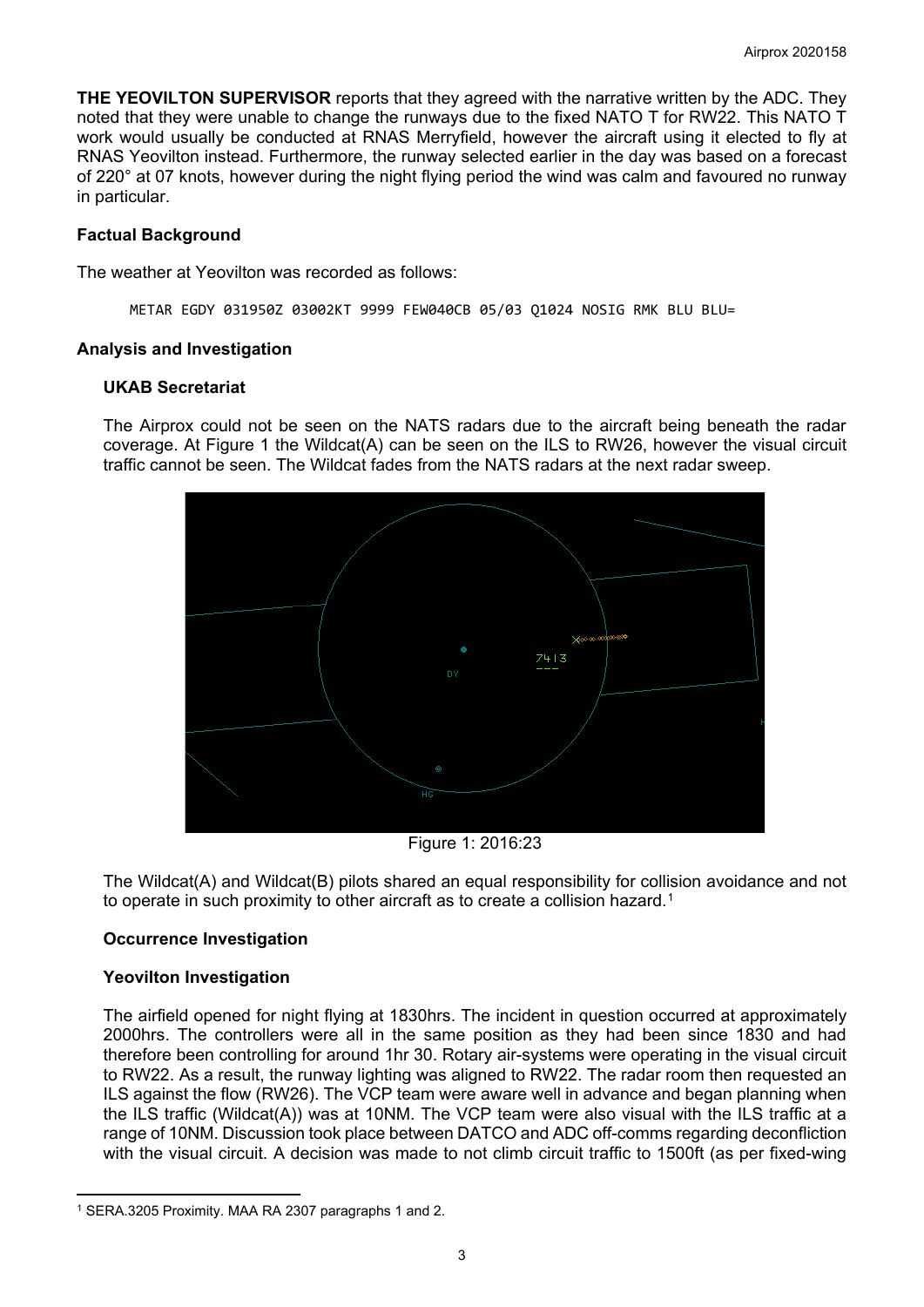visual circuit vs ILS against the flow procedures). The plan was to ensure the pilot in the visual circuit became visual, or would be held to the south of the approach to RW26.

Traffic Information was passed to [Wildcat(B) C/S] (the only conflicting traffic). The pilot reported visual with the ILS traffic, and was therefore allowed to continue with the circuit pattern. The ILS traffic was handed to Talkdown at approximately 6.5NM. At 6NM [Wildcat(A) C/S] requested the runway lights for RW26. The lights were still aligned to RW22 to accommodate the visual circuit traffic. The lights remained aligned to RW22 for the first 2.5NM of the ILS approach. At around 4NM a discussion took place between the ADC and Talkdown controller regarding the lights being switched to RW26 to accommodate [Wildcat(A) C/S]. The ADC did not immediately change due to the requirements of the circuit traffic.

At 3NM the Talkdown controller requested clearance on the radar clearance line. Clearance was given and the lights changed for RW26. At approximately 2NM conflicting traffic appeared on the PAR display, with a risk of collision evident in both elements. Unbeknownst to the Talkdown controller, this traffic was [Wildcat(B) C/S] in a RH circuit to RW22. Although aware of the conflicting traffic, the Talkdown controller opted not to call it to [Wildcat(A) C/S]. No liaison call took place between VCP and the radar room regarding the circuit traffic.

Between 2NM and 1.5NM [Wildcat(B) C/S] initiated a climb to ensure vertical separation from the ILS traffic. This ensured there was no risk of collision in the elevation display. [Wildcat(B) C/S] passed in front and above [Wildcat(A) C/S].

At approximately 1.5NM [Wildcat(A) C/S] called an Airprox. The Talkdown controller acknowledged this, and confirmed it was traffic passing left to right above (therefore confirming it was [Wildcat(A) C/S]). [Wildcat(A) C/S] was visual at this point and elected to change to ADC frequency. A liaison call then took place between the radar room and VCP informing them that an Airprox had been reported.

The Investigation found that:

The Yeovilton DAM gave no specific guidance as to how rotary visual circuit traffic should be controlled during an ILS against the flow. The DAM did state that fixed-wing traffic should either be climbed to 1500ft by 6NM or 4NM (dependent on speed of ILS traffic), or landed by these same points, but made no reference to the control of rotary in the same situation. A recommendation was made to update the DAM and the ILS against the flow procedure has been suspended.

The VCP team did not communicate with the radar room with regard to the plan for visual circuit traffic. [Wildcat(B) C/S] was visual with [Wildcat(A) C/S] and able to achieve safe separation whilst conducting their circuit, but this information was not passed to either the Talkdown or APP controller.

The Talkdown controller did not call the conflicting traffic, despite there being a risk of collision in at least one element. This meant that [Wildcat(A) C/S] was unaware of the intentions and position of [Wildcat(B) C/S] until they became visual with it - at which point an Airprox was called on the Talkdown frequency.

During interviews post-incident, there was evident confusion as to whether the ILS against the flow procedure was a VFR procedure or an IFR procedure. This contributed to the Talkdown controller's decision to not call the traffic; they believed the aircraft on Talkdown was flying VFR and would therefore be aware of visual circuit traffic.

Although range calls were given by the Talkdown controller at 6, 4, and 3NM on the radar clearance line, these were not broadcast on the ADC frequency. This meant that the crew of [Wildcat(B) C/S] were reliant on estimating distance between themselves and [Wildcat(A) C/S] by visual means only.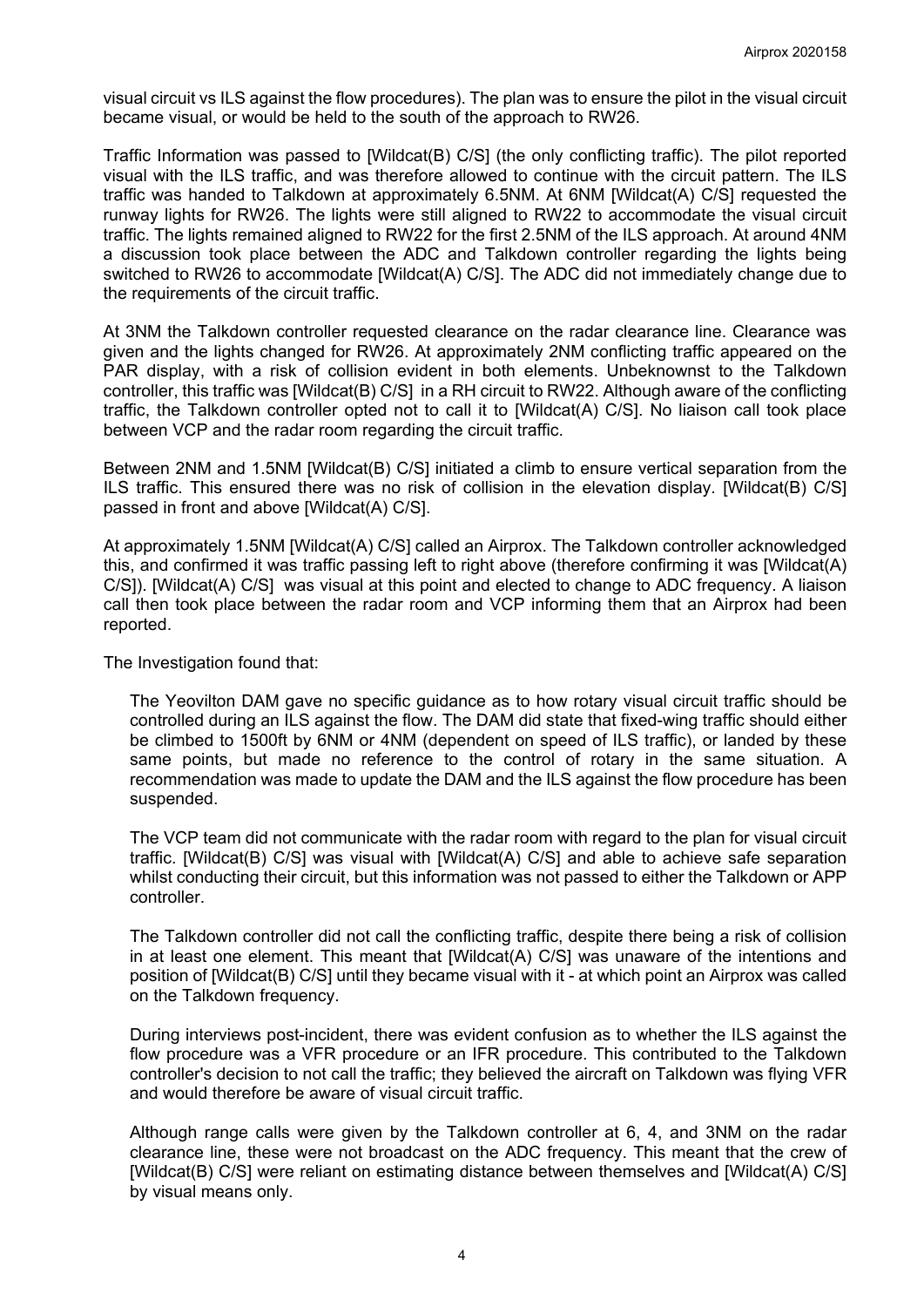The ADC controller had several aircraft on frequency at the time of the incident. There was also a requirement to change runway lights from RW22 to RW26 at an appropriate moment that did not negatively impact on traffic in the visual circuit. The DATCO was positioned by the lighting panel to enact this change. This all contributed to a distraction for both ADC and DATCO which likely led to the liaison call with Talkdown and range calls on ADC frequency being missed. Postincident direction has been issued stating that frequent lighting changes are not to occur during night flying unless a command decision is made to the contrary during the night flying brief.

### **Comments**

### **JHC**

This is a clear example of how a lack of situational awareness (SA) can amplify the risk of a situation for one party and not the other. With no traffic information being passed on the circuit traffic, and specifically the fact it was operating to a different runway, this meant that the events and proximity of the other aircraft were not as the Wildcat on instrument approach would have expected. As such the pilot was concerned by the proximity of the other traffic and took action to increase separation. Whilst the circuit traffic also took action to increase separation they did so with enhanced SA and as such considered the risk of collision to be low, and not necessarily constituting an Airprox. To echo the findings of the investigation, better communication between the Visual and Approach controllers, and subsequently to the traffic they were controlling, would have prevented the surprise factor felt by the pilot on an instrument approach and perhaps changed the perception of the event from their view point. JHC welcomes the recommendations of the investigation to review the DAM and specifically the procedures for ILS against the flow.

### **Navy HQ**

An investigation was conducted in to this Airprox using DASORs from Yeovilton ATC, 815 NAS and 652 Sqn AAC, along with tape transcripts and radar replays.

From the investigation it was evident that there were a number of breakdowns within ATC both in adequately planning to deconflict the aircraft and in the communication between controllers that ultimately led to the incident. It was noted that the Talkdown controller failed to provide any form of Traffic Information and or situational awareness to the pilot conducting the ILS, despite a risk of collision being displayed on the talkdown console, contravening RA3291(1). This was further compounded by the VCP team failing to communicate their deconfliction plan with the APP room.

The investigation also highlighted an organisational breakdown within Yeovilton ATC, in the production of local procedures being robust enough to cater for situations controllers could reasonably be expected to be faced with. This ultimately led to confusion amongst the controllers over the correct procedure to apply for rotary-wing conducting ILS against the flow, as at the time, the procedures in the Yeovilton DAM only catered for fixed-wing.

It is also worth noting from the investigation that all controllers involved were relatively inexperienced first tourists. Many units have suffered recently from the dilution of experience within their controller workforce. Ultimately, the controllers involved, lacked the breadth of experience to fall back on to deal with the situation they were presented.

Post the occurrence, all controllers involved were thoroughly debriefed on the incident using radar and tape replays. Subsequently all underwent Unit Standards Checks prior to recommencing controlling duties. A Supervisor position has now been created and brought in to the night flying workforce structure to provide oversight for junior crews. The ILS against the flow procedure has also been suspended pending a full review.

This Airprox highlights not only the need for controllers to be fully conversant with local procedures but also to utilise them as back stop where situations are presented to them that may not have been necessarily catered for. It also highlights the need for thorough communication between all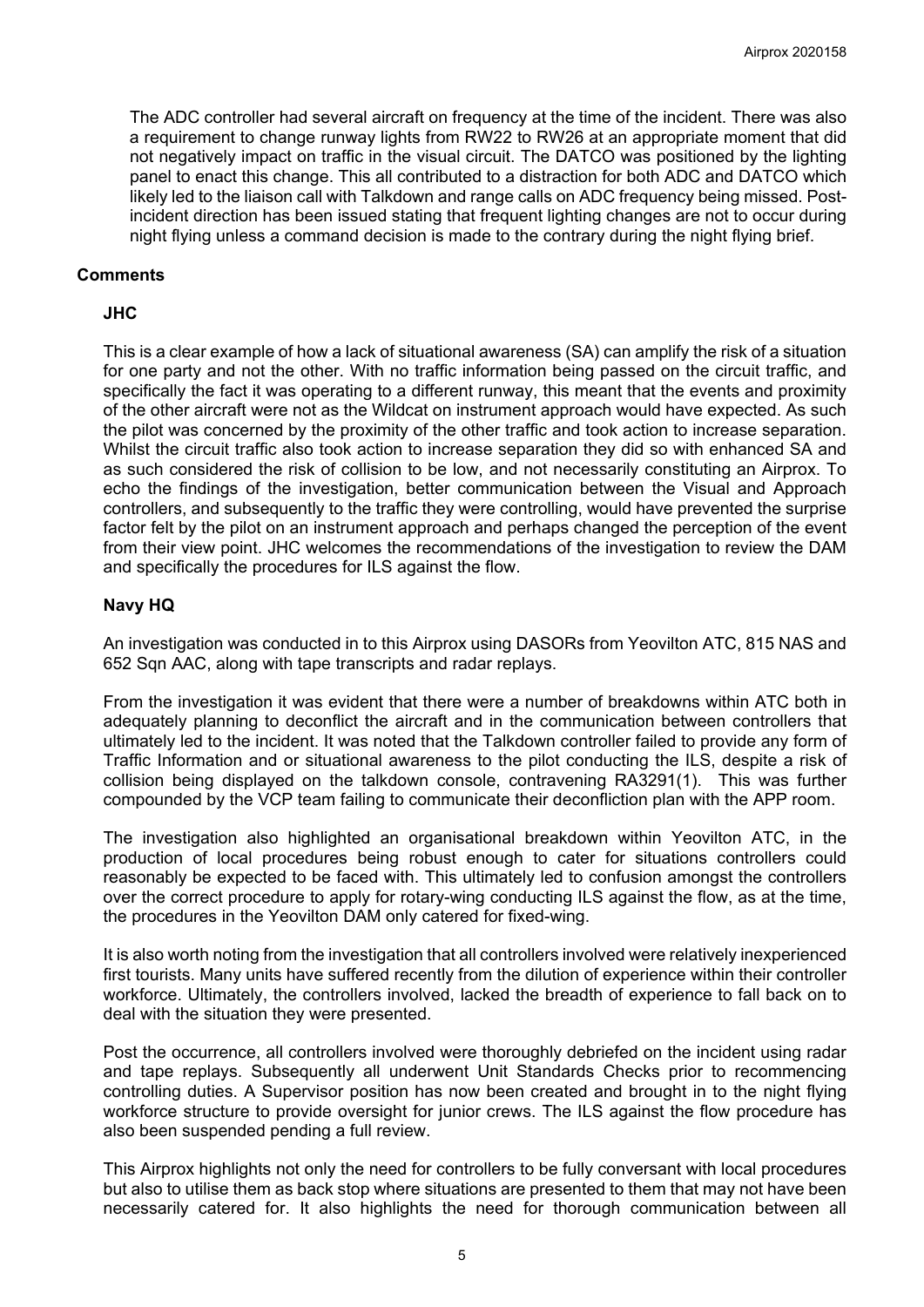individuals involved in the control of air systems. Had the above actions been considered and followed by the Yeovilton ATC team that evening, it is unlikely the Airprox would have occurred in the first instance. Due to good aircrew lookout and actions at the time, the potential for a MAC was avoided.

#### **Summary**

An Airprox was reported when two Wildcats flew into proximity at Yeovilton at around 2017Z on Tuesday 3<sup>rd</sup> November 2020. Both pilots were operating under VFR in VMC at night, the Wildcat(A) pilot in receipt of a Traffic Service from Yeovilton Talkdown and the Wildcat(B) pilot in receipt of a ACS from Yeovilton Tower.

### **PART B: SUMMARY OF THE BOARD'S DISCUSSIONS**

Information available consisted of reports from both pilots, radar photographs/video recordings, reports from the air traffic controllers involved and reports from the appropriate operating authorities. Relevant contributory factors mentioned during the Board's discussions are highlighted within the text in bold, with the numbers referring to the Contributory Factors table displayed in Part C.

Due to the exceptional circumstances presented by the coronavirus pandemic, this incident was assessed as part of a 'virtual' UK Airprox Board meeting where members provided a combination of written contributions and dial-in/VTC comments.

The Board first looked at the role that ATC had to play. Members with controlling experience opined that a lack of communication had been a key component of the Airprox. They noted that initially confusion had occurred because of the ILS against the flow procedure. The Yeovilton DAM only contained procedures for fixed-wing aircraft and not helicopters (**CF1**) so the ADC did not climb the visual circuit traffic to keep it out of the way of the ILS, as they would of done had the visual circuit contained fixed-wing aircraft. In allowing the visual circuit to continue, the ADC then had the issue of the runway lights being needed by the instrument traffic on RW26 and the visual circuit traffic on RW22. The liaison calls between Talkdown and ADC about this probably served as a distraction because the ADC did not then broadcast the standard inbound calls at 6, 4 and 3NM (**CF2**), which meant that the Wildcat(B) pilot did not have accurate Traffic Information on the inbound ILS traffic (**CF5**). Furthermore, when the clearance to land on the threshold of RW26 was given at 3NM, the ADC did not include the details of the visual circuit traffic, so the Wildcat(A) pilot also did not have accurate Traffic Information (**CF7**). For their part the Talkdown controller could only pass the clearance as given by the ADC, although a more experienced controller may have queried the clearance and asked for a visual circuit state. Nevertheless, once the Wildcat(B) became visible on the Talkdown radar the controller should have provided Traffic Information to the Wildcat(A) pilot (**CF2, CF5**). The Board was told by the RN member that there would normally be an assistant on duty in the visual control room (VCR) and that this assistant would be responsible for switching the lights (once told to do so by the ADC). However, due to COVID restrictions, the assistant position was not manned, meaning that the ADC had additional tasks normally covered by the assistant (**CF3**). Additionally, Yeovilton operates with a DATCO in the VCR who would provide a degree of supervision, but on this occasion the DATCO was also involved in the switching of the lights and members thought the liaison required between the controllers was probably a distraction for both (**CF4**, **CF6**). The Board were told that on this occasion the controllers on shift, whilst being qualified in their controlling positions, were relatively inexperienced and as a consequence of this Airprox it had been decided that an additional Supervisor for the ACR would be rostered in future, which the Board were heartened to hear. Additionally they noted that Yeovilton had already identified that the ILS against the flow procedures needed to be updated and that in the meantime, the procedure had been suspended.

Remaining with the theme of Supervision, members queried whether it was standard practise for a duty pilot to be within the tower during night flying. They were told that a duty pilot was available on the night, but that it was usual for the role to be covered away from the tower, and the individual called to the tower if needed, therefore the duty pilot was not in the tower at the time of the Airprox. Turning to the flight elements of the Airprox, members first wondered whether the night briefing had been thorough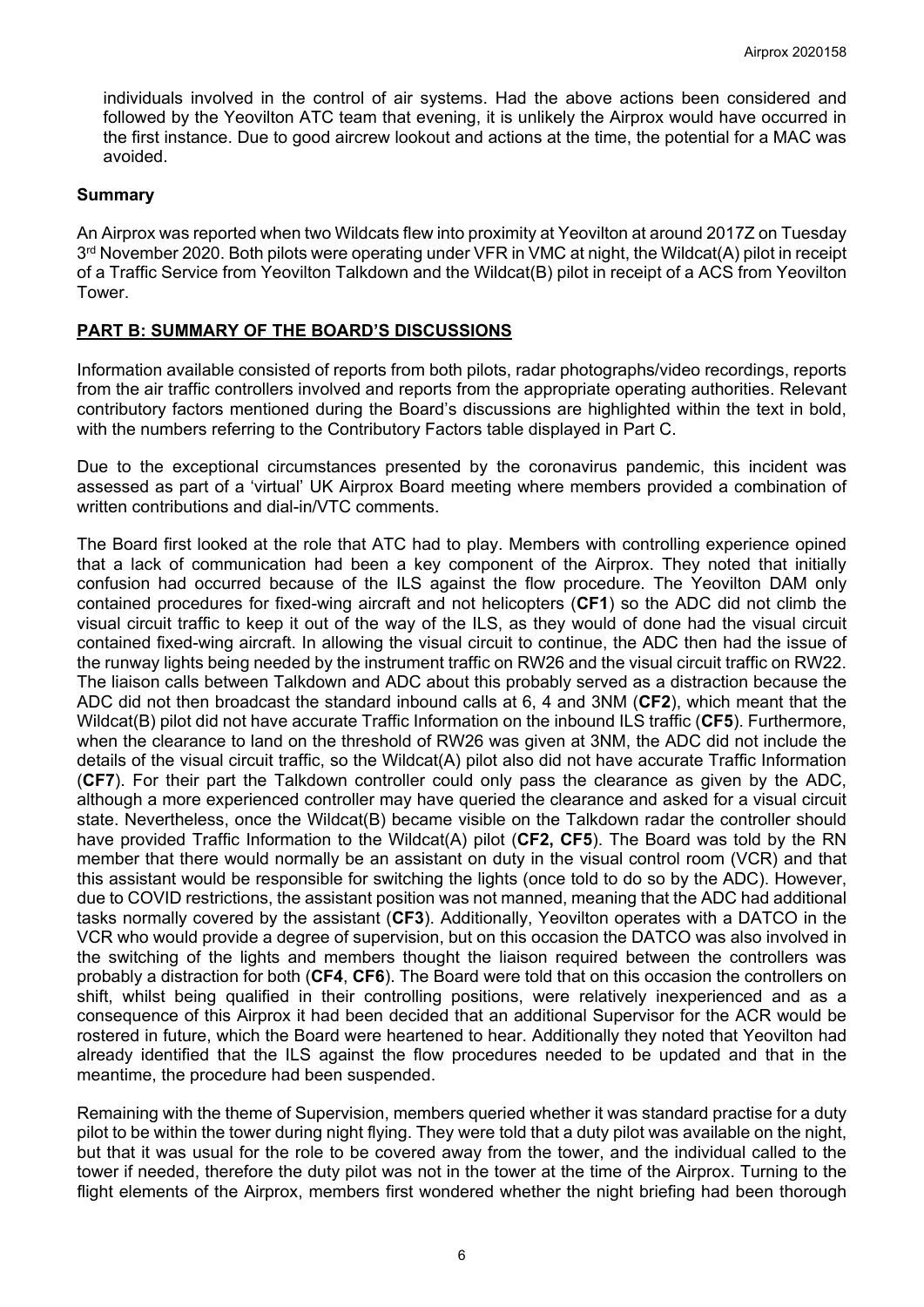enough, given that the Wildcat(A) pilot was not aware that the duty runway was RW22 and that the other squadrons were not aware that an ILS against the flow would be undertaken (**CF8**, **CF9**). Once airborne and in the RW22 circuit, Wildcat(B) pilot did not receive Traffic Information on the range of the other Wildcat approaching RW26 from any ATC broadcasts, (**CF10**), however, ATC had warned them about the traffic and they were visual with it and had further situational awareness from their TAS alerts (**CF11**). Wildcat(A) pilot also did not receive any situational awareness from ATC (**CF10**) and without the information on visual circuit given with the clearance, had no knowledge that the RW22 visual circuit was active. Given that it was notoriously difficult to judge distances at night members could understand why the pilot would be concerned by the proximity of the other aircraft (**CF12**).

Finally, in assessing the risk of the Airprox, members quickly agreed that because the Wildcat(B) pilot had been visual with Wildcat(A), and that both pilots had taken action to increase the separation, there had been no risk of collision. Nevertheless, given the lack of communication from ATC and the confusion over the procedures for the ILS against the flow, they judged that safety had been degraded; Risk Category C.

# **PART C: ASSESSMENT OF CONTRIBUTORY FACTORS AND RISK**

### Contributory Factors:

|                | 2020158                                                        |                                              |                                                               |
|----------------|----------------------------------------------------------------|----------------------------------------------|---------------------------------------------------------------|
| <b>CF</b>      | <b>Factor</b>                                                  | <b>Description</b>                           | Amplification                                                 |
|                | <b>Ground Elements</b>                                         |                                              |                                                               |
|                | • Regulations, Processes, Procedures and Compliance            |                                              |                                                               |
| $\mathbf{1}$   | Organisational                                                 | • ATM Information Provision                  | Inadequate regulations or procedures                          |
| $\overline{2}$ | Human<br>Factors                                               | • ATM Regulatory Deviation                   | Regulations and/or procedures not fully<br>complied with      |
|                | • Manning and Equipment                                        |                                              |                                                               |
| 3              | Organisational                                                 | • ATM Staffing and Scheduling                | Sub-Optimal establishment or scheduling of<br>staff           |
| 4              | Human<br>Factors                                               | • Leadership and Supervision                 |                                                               |
|                |                                                                | <b>.</b> Situational Awareness and Action    |                                                               |
| 5              | Human<br>Factors                                               | • ANS Traffic Information Provision          | TI not provided, inaccurate, inadequate, or late              |
| 6              | Human<br>Factors                                               | • Distraction - Job Related                  | Controller engaged in other tasks                             |
| 7              | Human<br>Factors                                               | • ATM Coordination                           |                                                               |
|                | <b>Flight Elements</b>                                         |                                              |                                                               |
|                | <b>. Tactical Planning and Execution</b>                       |                                              |                                                               |
| 8              | Organisational                                                 | • Flight Planning Information Sources        | Inadequate planning material                                  |
| 9              | Human<br>Factors                                               | • Pre-flight briefing and flight preparation |                                                               |
|                | • Situational Awareness of the Conflicting Aircraft and Action |                                              |                                                               |
| 10             | Contextual                                                     | • Situational Awareness and Sensory Events   | The pilot had generic, late or no Situational<br>Awareness    |
|                | • Electronic Warning System Operation and Compliance           |                                              |                                                               |
| 11             | Contextual                                                     | • Other warning system operation             | Warning from a system other than TCAS                         |
|                | • See and Avoid                                                |                                              |                                                               |
| 12             | Human<br>Factors                                               | • Perception of Visual Information           | Pilot was concerned by the proximity of the<br>other aircraft |

Degree of Risk: C.